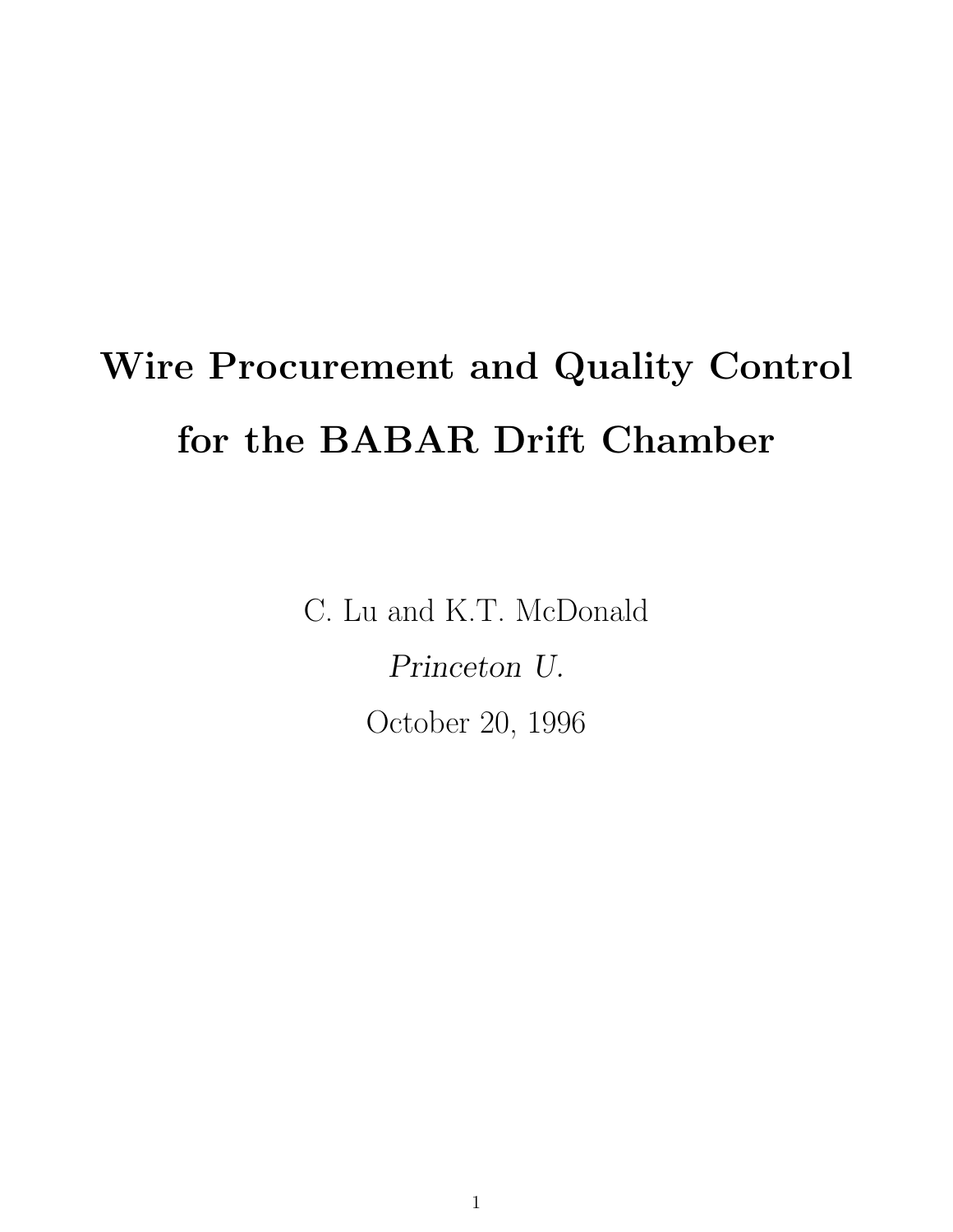### Field Wires

Order twice nominal length to allow for loss during stringing. 14,208 field wires,  $120$ - $\mu$ m gold-plated aluminum. Order 300,000 ft (change diamond dies every 10,000 ft).

7,456 clearing wires,  $80-\mu m$  gold-plated aluminum. Order 150,000 ft.

Vendor: California Fine Wire.

Order placed Sept. 20, 1996.

Cost: \$129.5k

See Princeton/BABAR/TNDC-96-47.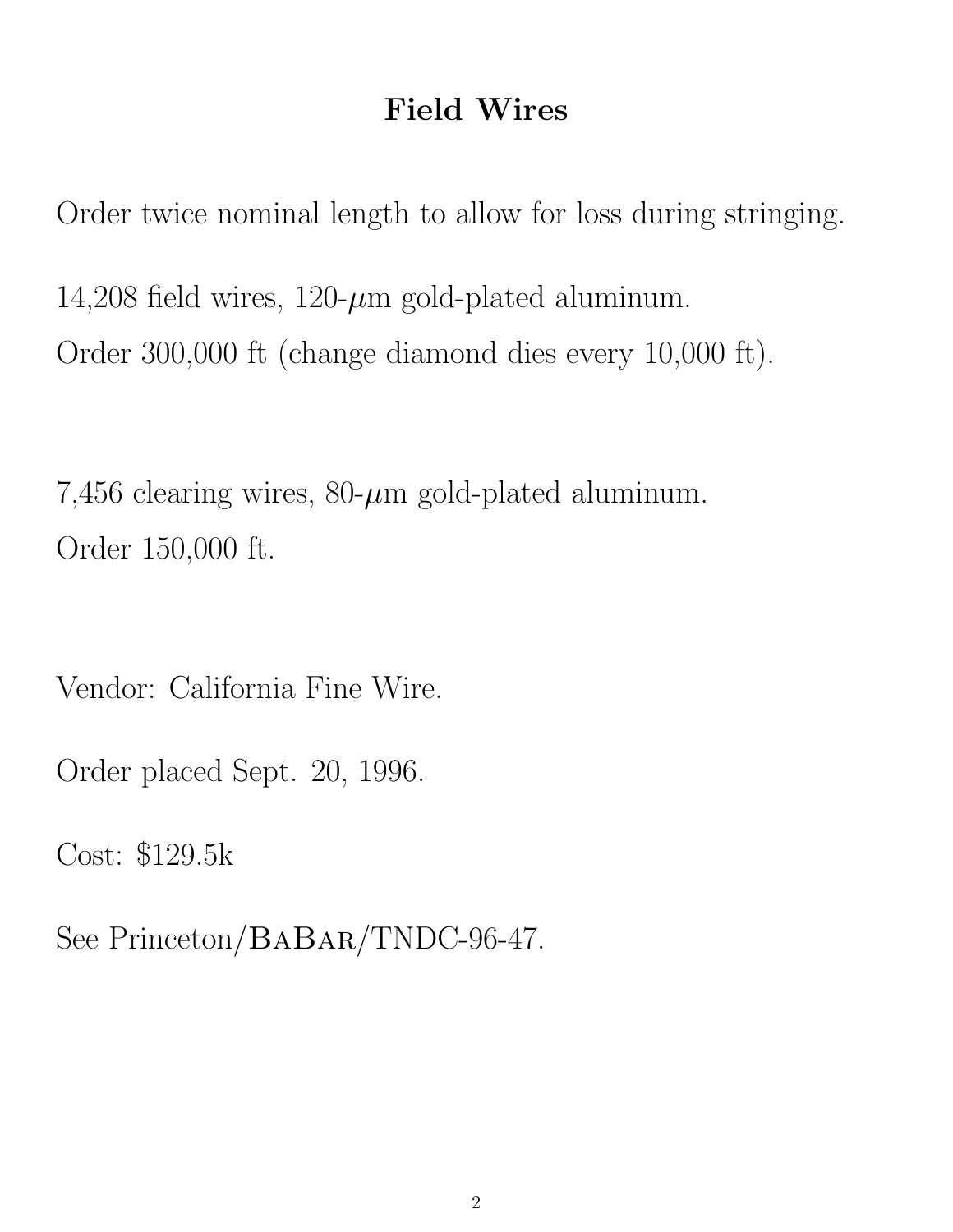## Quality Control

At least one sample from every spool will be tested as follows:

- 1. Wire diameter: weigh a 1-m length on a Mettler AT1005 Mass Comparator (accuracy: 0.02 mg); Determine  $\rho r^2$  to  $1\% \Rightarrow$  can determine gold-plating thickness on aluminum (but not tungsten) wire.
- 2. Spring constanst and breaking force: measure elongation vs. force with a Mitutoyo micrometer and a Denver Instruments balance interfaced to a PC.
- 3. Surface appearance: use an Amray 1200B scanning electron microscope; option to perform x-ray analysis.

Occasional tests of:

- 1. Creep.
- 2. High-voltage behavior.

See Princeton/BABAR/TNDC-96-46.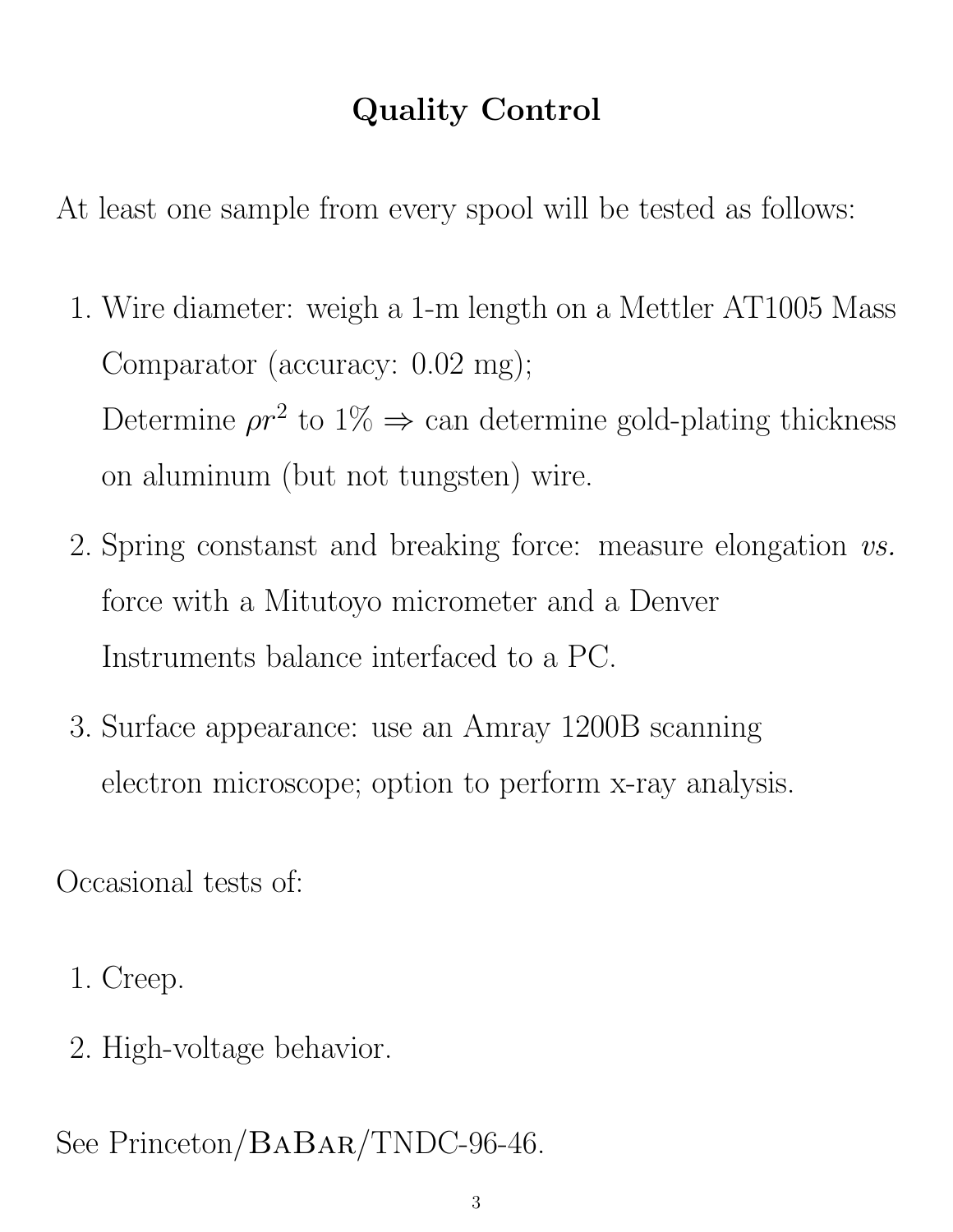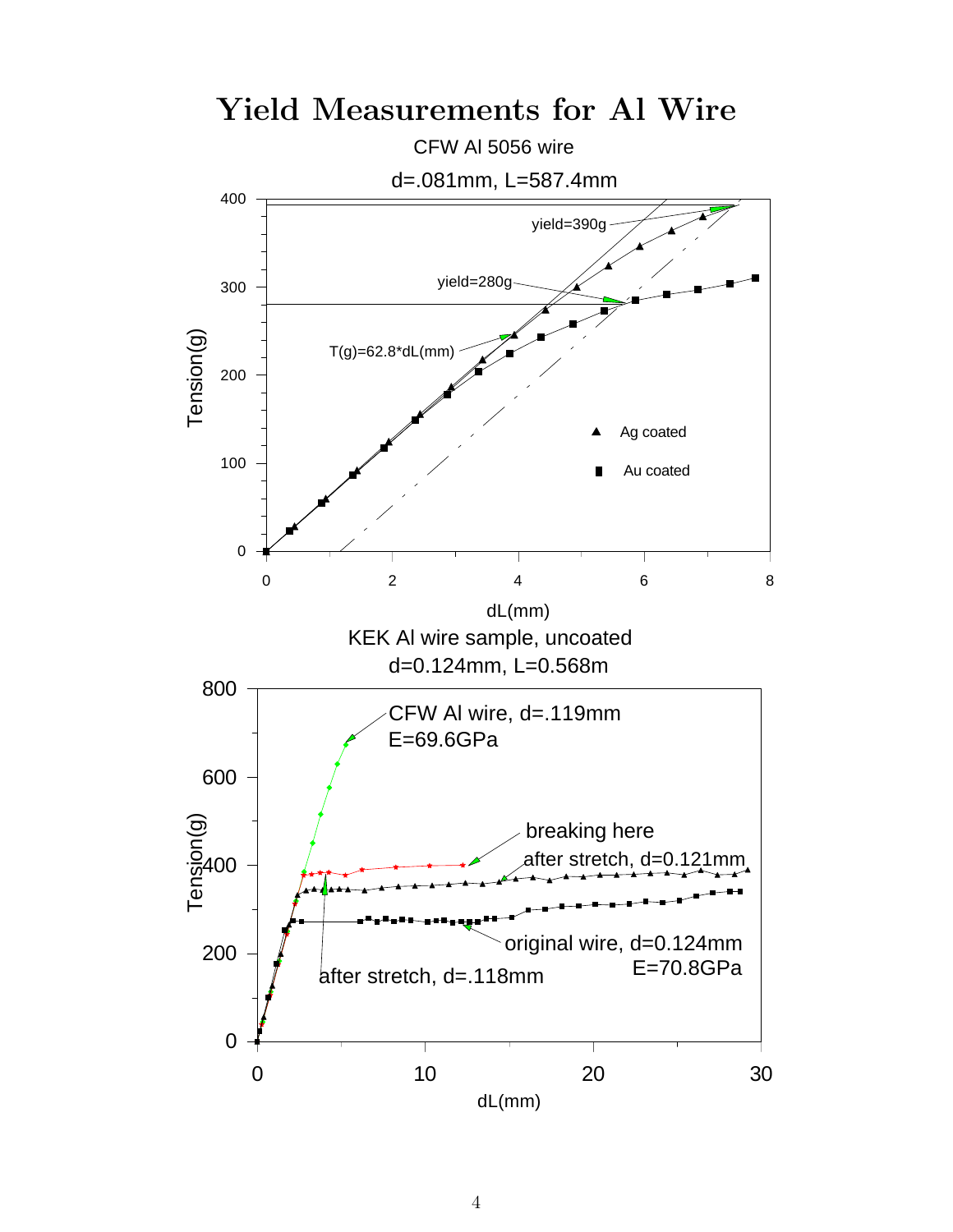

#### Creep Tests Beginning June 1996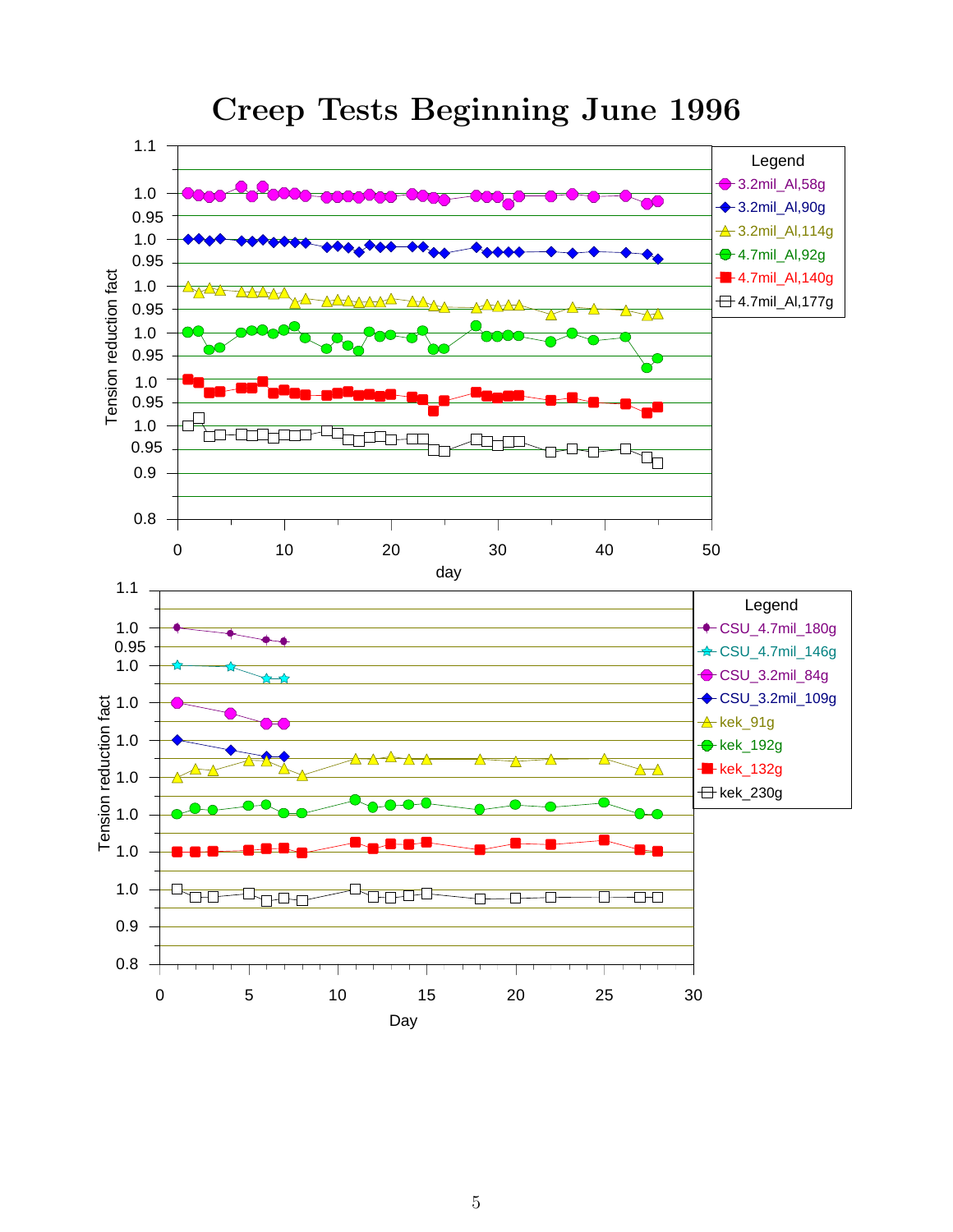



6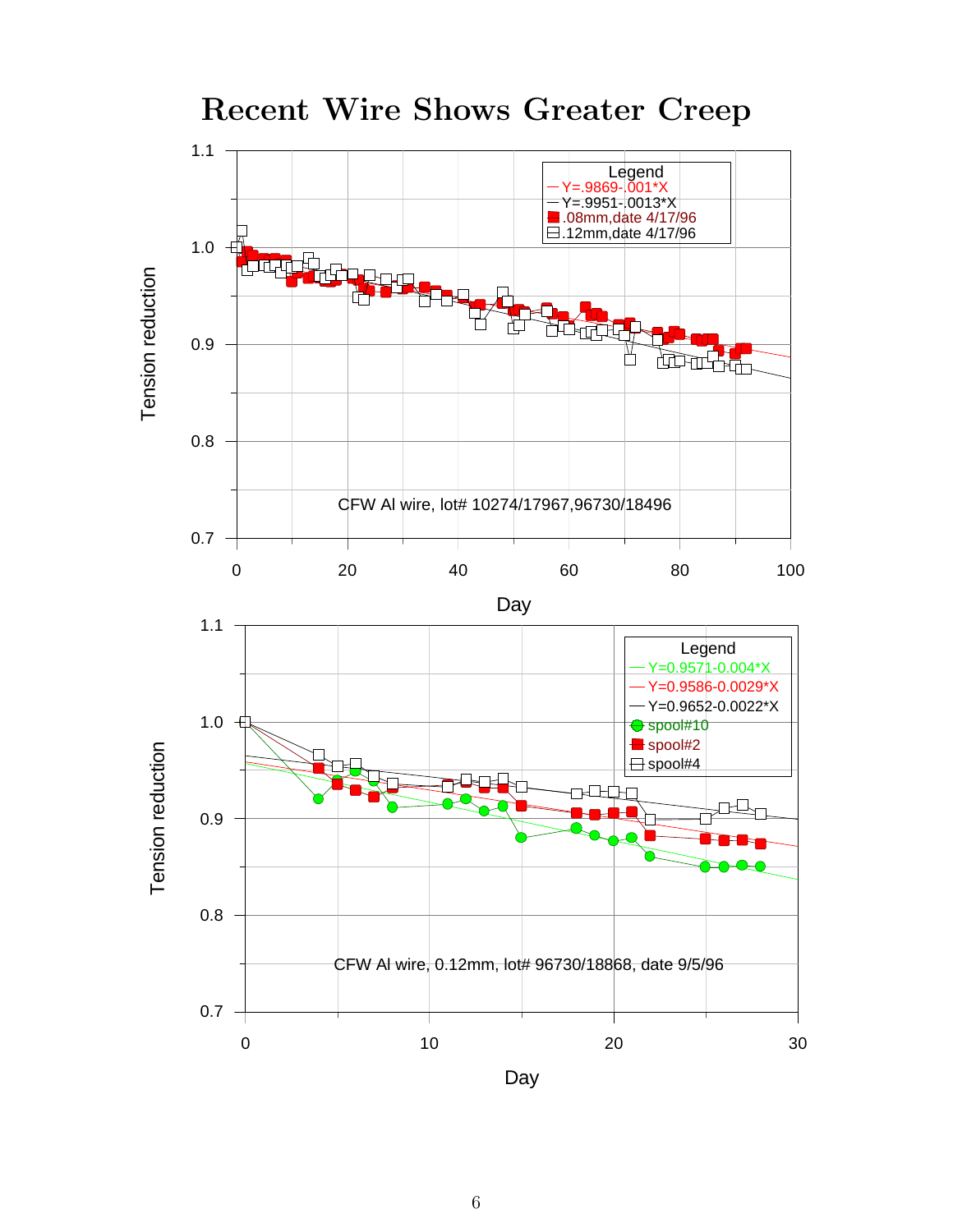#### Sense Wires

7104 sense wires,  $20$ - $\mu$ m gold-plated tungsten. Wire from Thermionics Products; good stiffness.

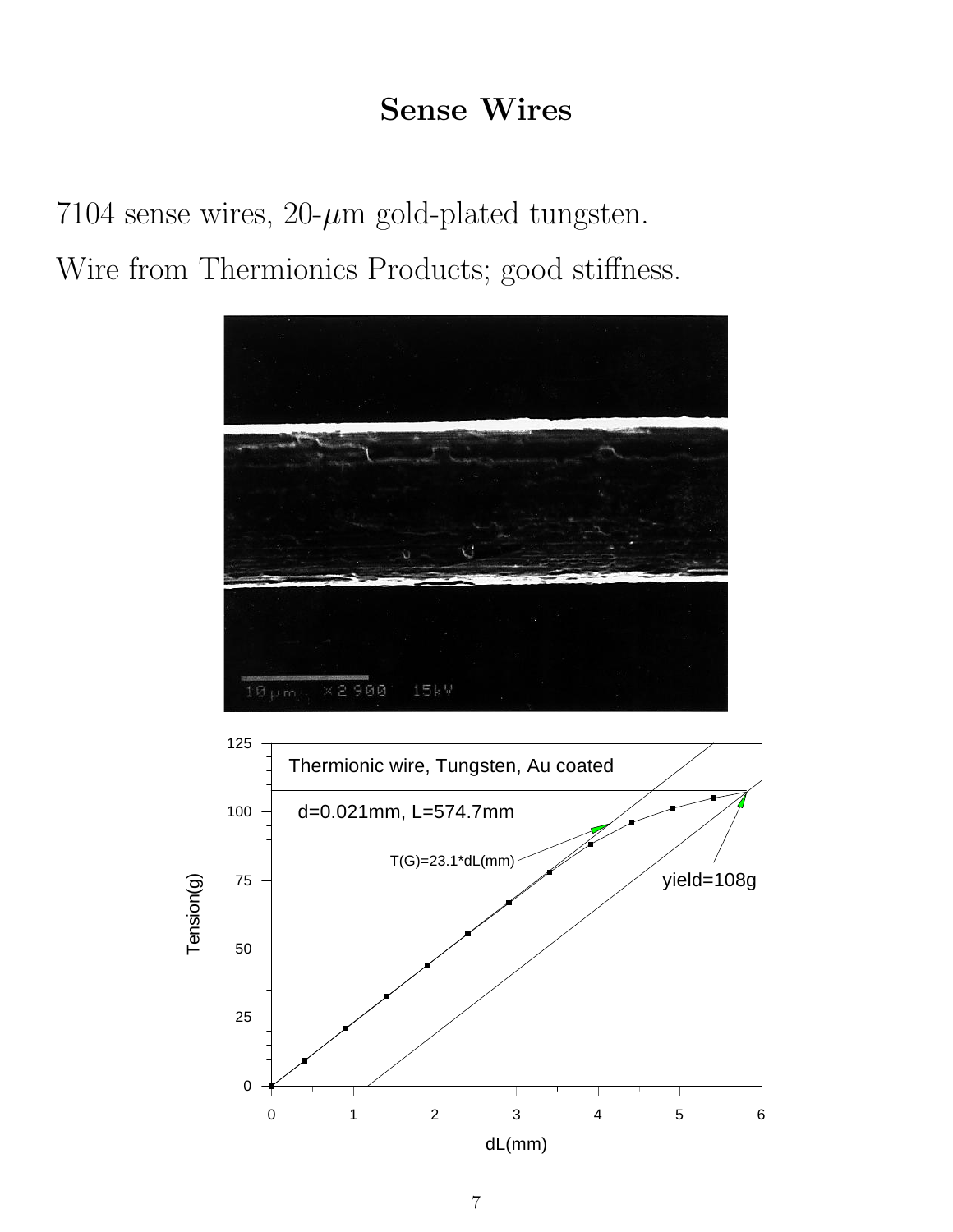## Wire from Luma; better surface but less stiff, lower yield.